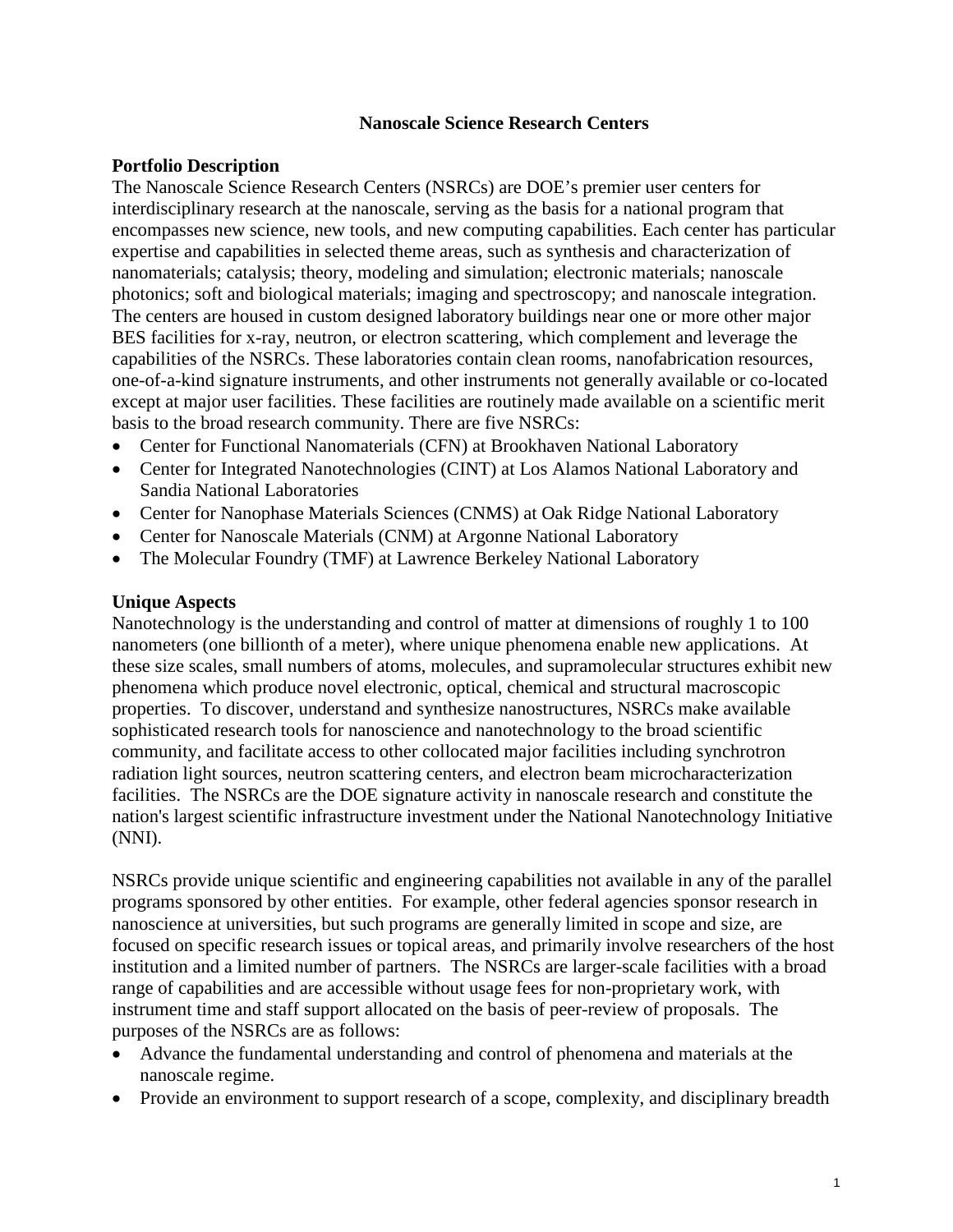not possible under traditional individual investigator or small group efforts.

- Provide the foundation for the development of nanotechnologies important to DOE.
- Provide state-of-the-art equipment to in-house laboratory, university, and industry researchers and leverage the capabilities of national user facilities for materials characterization employing electrons, photons, and neutrons.
- Provide a formal mechanism for both short- and long-term collaborations and partnerships among DOE laboratory, academic, and industrial researchers.
- Provide training for graduate students and postdoctoral associates in interdisciplinary nanoscale science, engineering, and technology research.

## **Relationship to Other Programs**

- The fundamental science being carried out at the NSRCs is closely related to BES programmatic research on the nanometer scale at both universities and national laboratories.
- Researchers supported by BES, by other parts of the Office of Science, by other parts of DOE, and by other federal agencies participate in the overall NSRC user community. While not a requirement, a major benefit is the opportunity for users to collaborate with the NSRC scientists. In addition, the NSRCs are collocated with, and serve as access points to, existing major BES user facilities for x-ray, neutron, and electron scattering.
- BES coordinates nanoscience activities with other federal agencies through the National Science and Technology Council (NSTC) Nanoscale Science, Engineering, and Technology subcommittee, which leads the National Nanotechnology Initiative.

## **Significant Accomplishments**

All five NSRC facilities entered full user operations between FY 2006 and FY 2008. In the operations phase of the NSRCs, user activity has increased substantially from four operational centers with nearly 800 unique users in FY 2007 to the present five operating centers serving 2,300 users in FY 2013. Since their inception the NSRCs have served over 11,200 users and are essentially at capacity. Many new and exciting discoveries have emerged in a wide range of nanoscience areas. Research highlights include:

- The electron beam directed assembly of polymers with features relevant to terabit per square inch magnetic storage media,
- Novel metamaterials for next generation terahertz flat optics,
- Unprecedented spatial resolution hard xray optics for nanotomography,
- Precision polymer deuteration processes for neutron beam probing of soft material folding behavior, and
- Formation of the first 2D supramolecular organic framework with honeycomb periodicity using a novel solution-based self-assembly approach.

# **Mission Relevance**

A part of the mission of the Office of Science is to "deliver the premier tools of science to our Nation's research enterprise." The NSRCs join the suite of major DOE user facilities that fulfill this objective. A seminal DOE-BES workshop and subsequent report on *Basic Research Needs to Assure a Secure Energy Future* cited nanoscience as a critical cross-cutting theme, and this has been reiterated in numerous follow-up reports on Basic Research Needs for specific focused aspects of energy research, such as the hydrogen economy, solar energy utilization, and solidstate lighting. In addition, BES and the National Science and Technology Council (NSTC) co